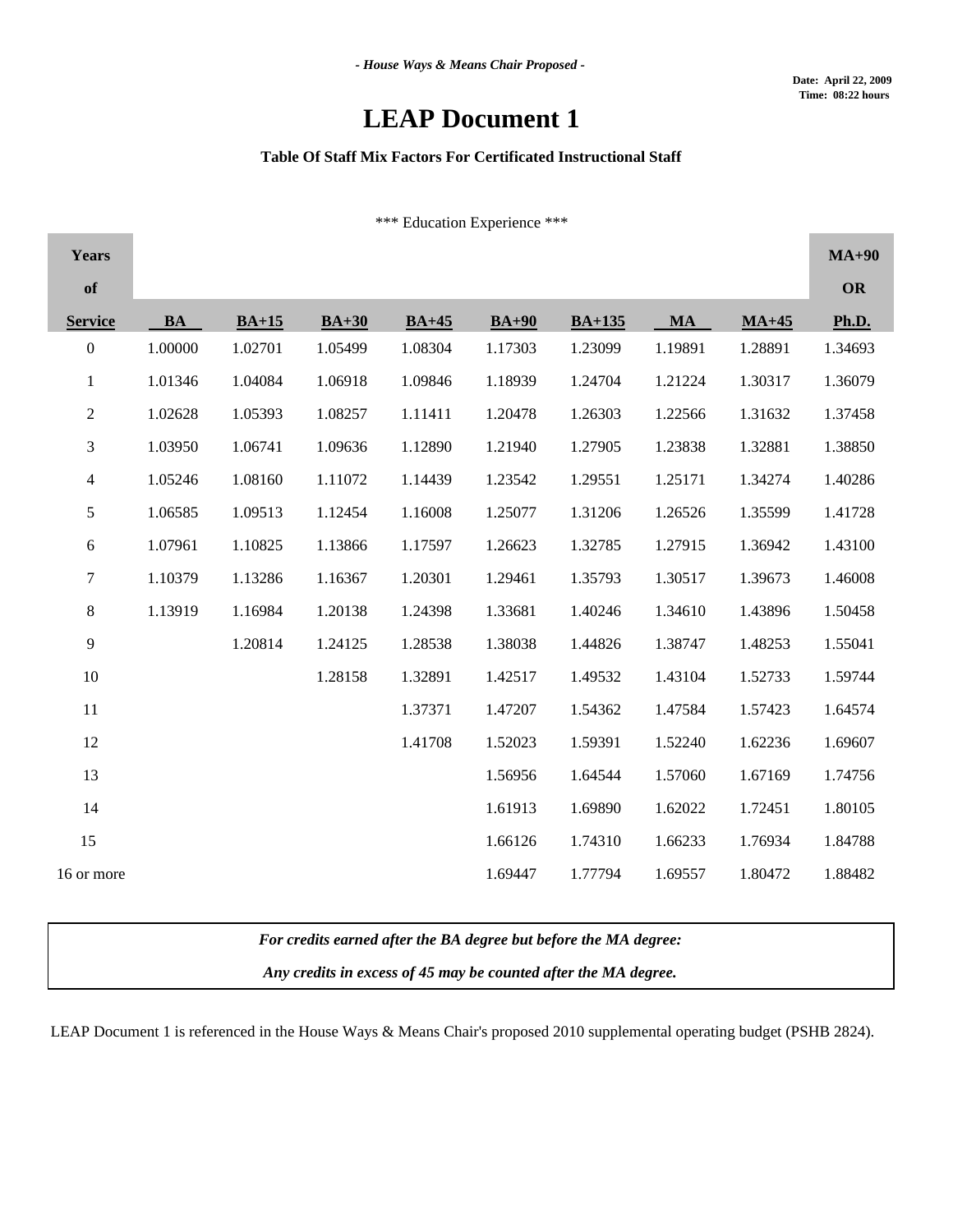m.

## **Table Of Total Base Salaries For Certificated Instructional Staff**

#### **For School Year 2009-10**

\*\*\* Education Experience \*\*\*

| <b>Years</b>     |           |         |         |         |         |          |           |         | $MA+90$   |
|------------------|-----------|---------|---------|---------|---------|----------|-----------|---------|-----------|
| of               |           |         |         |         |         |          |           |         | <b>OR</b> |
| <b>Service</b>   | <b>BA</b> | $BA+15$ | $BA+30$ | $BA+45$ | $BA+90$ | $BA+135$ | <b>MA</b> | $MA+45$ | Ph.D.     |
| $\boldsymbol{0}$ | 34,237    | 35,162  | 36,120  | 37,080  | 40,161  | 42,145   | 41,047    | 44,128  | 46,115    |
| $\mathbf{1}$     | 34,698    | 35,635  | 36,606  | 37,608  | 40,721  | 42,695   | 41,503    | 44,617  | 46,589    |
| $\sqrt{2}$       | 35,137    | 36,083  | 37,064  | 38,144  | 41,248  | 43,242   | 41,963    | 45,067  | 47,061    |
| $\mathfrak{Z}$   | 35,589    | 36,545  | 37,536  | 38,650  | 41,749  | 43,791   | 42,398    | 45,494  | 47,538    |
| $\overline{4}$   | 36,033    | 37,031  | 38,028  | 39,180  | 42,297  | 44,354   | 42,855    | 45,971  | 48,030    |
| 5                | 36,492    | 37,494  | 38,501  | 39,718  | 42,823  | 44,921   | 43,319    | 46,425  | 48,523    |
| $\sqrt{6}$       | 36,963    | 37,943  | 38,984  | 40,262  | 43,352  | 45,462   | 43,794    | 46,885  | 48,993    |
| $\tau$           | 37,790    | 38,786  | 39,841  | 41,187  | 44,324  | 46,491   | 44,685    | 47,820  | 49,989    |
| $\,8\,$          | 39,002    | 40,052  | 41,132  | 42,590  | 45,768  | 48,016   | 46,086    | 49,266  | 51,512    |
| 9                |           | 41,363  | 42,497  | 44,008  | 47,260  | 49,584   | 47,503    | 50,757  | 53,081    |
| 10               |           |         | 43,877  | 45,498  | 48,794  | 51,195   | 48,995    | 52,291  | 54,692    |
| 11               |           |         |         | 47,032  | 50,399  | 52,849   | 50,528    | 53,897  | 56,345    |
| 12               |           |         |         | 48,517  | 52,048  | 54,571   | 52,122    | 55,545  | 58,068    |
| 13               |           |         |         |         | 53,737  | 56,335   | 53,773    | 57,234  | 59,831    |
| 14               |           |         |         |         | 55,434  | 58,165   | 55,471    | 59,042  | 61,663    |
| 15               |           |         |         |         | 56,877  | 59,679   | 56,913    | 60,577  | 63,266    |
| 16 or more       |           |         |         |         | 58,014  | 60,871   | 58,051    | 61,788  | 64,531    |

*For credits earned after the BA degree but before the MA degree:*

*Any credits in excess of 45 may be counted after the MA degree.*

LEAP Document 1 is referenced in the House Ways & Means Chair's proposed 2010 supplemental operating budget (PSHB 2824).